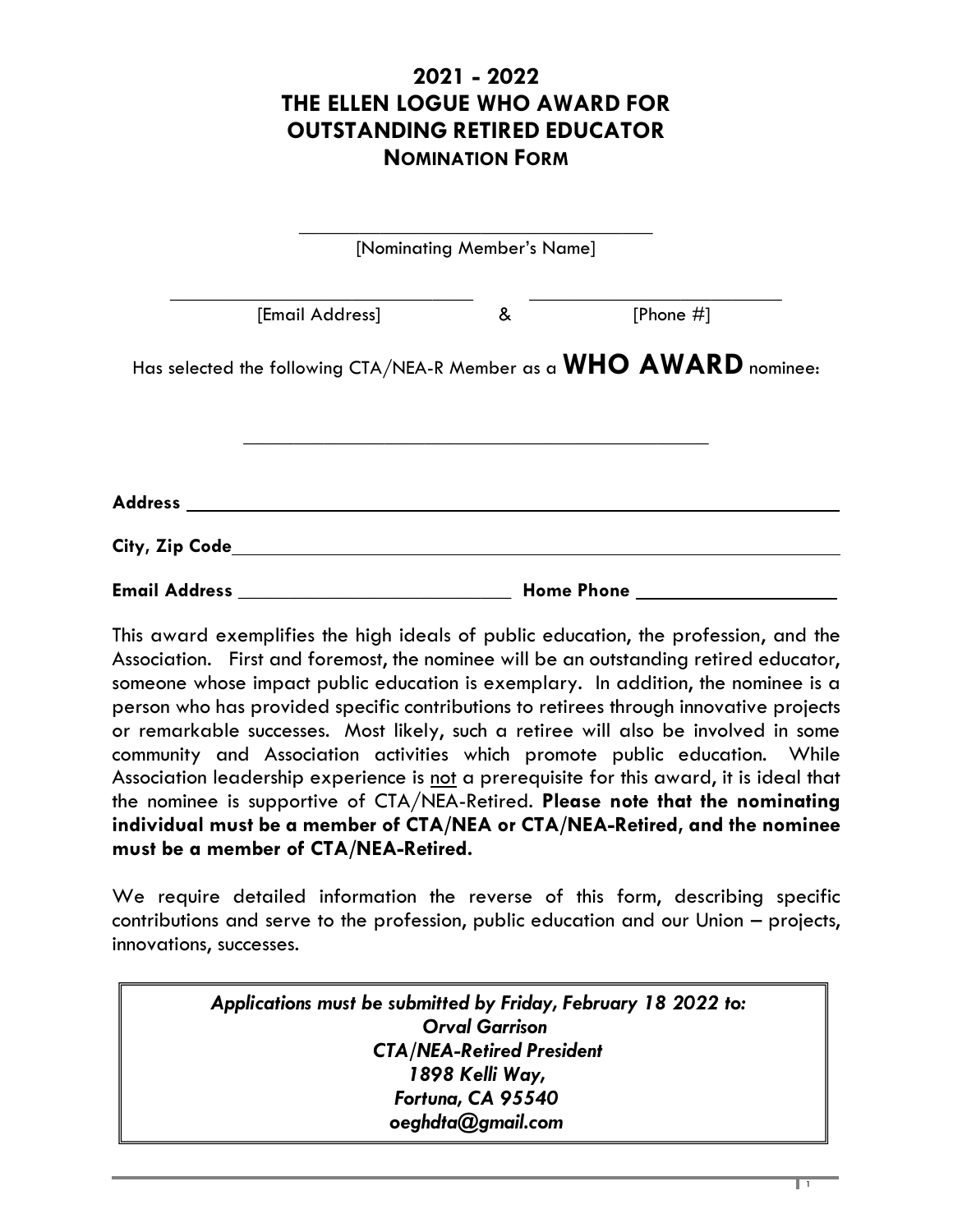## *CONTRIBUTIONS*

- 1. Number of years in education: \_\_\_\_\_\_\_\_\_\_\_\_\_\_\_\_\_\_\_\_\_\_\_\_\_\_\_\_\_\_\_\_
- 2. Number of years retired: \_\_\_\_\_\_\_\_\_\_\_\_\_\_\_\_\_\_\_\_\_\_\_\_\_\_\_\_\_\_\_\_\_\_\_\_
- 3. Successes in CTA/NEA-Retired activities local, state and/or nationally:

If additional room is necessary, please use a separate sheet of paper.